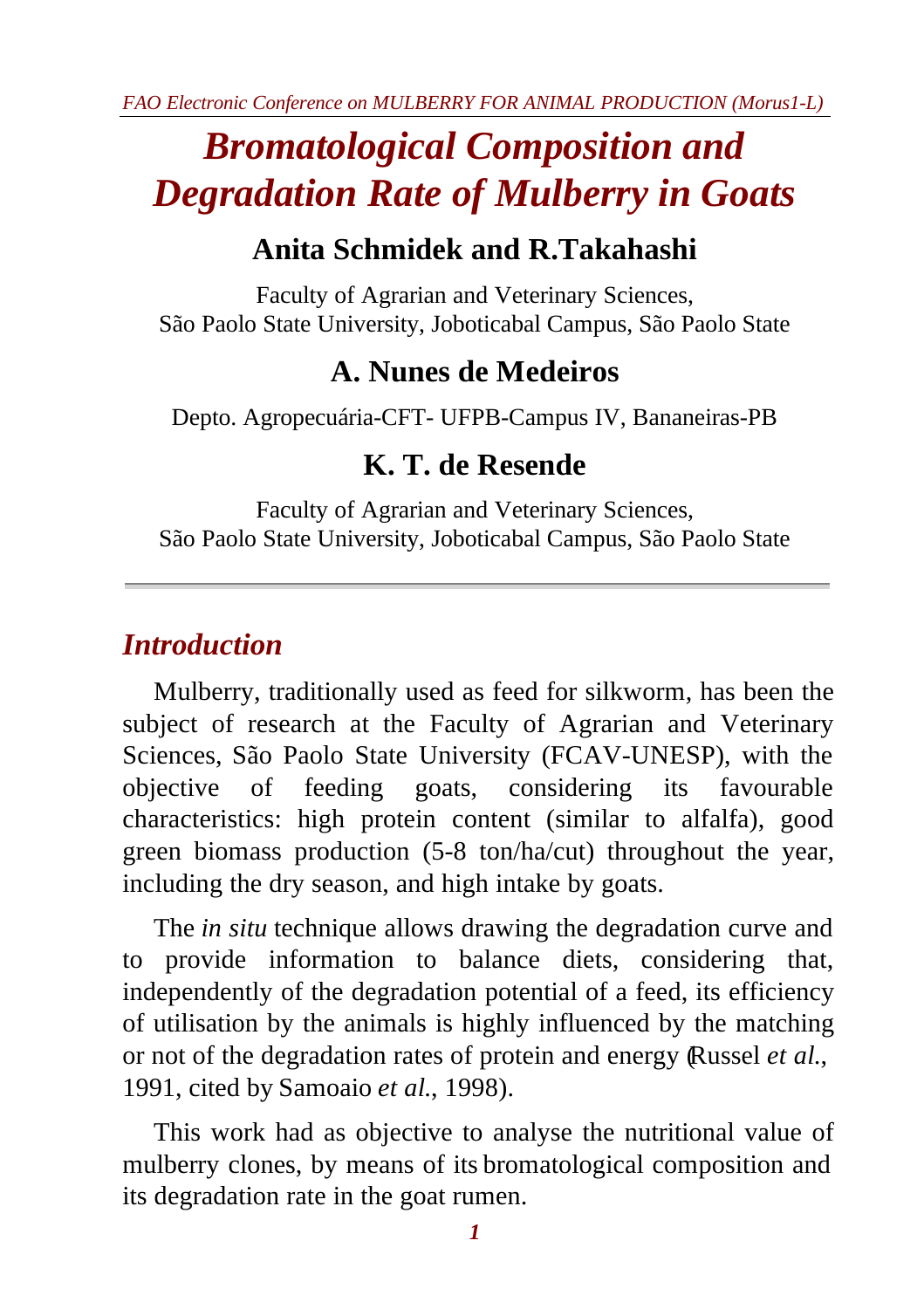#### *Bromatological Composition and Degradation Rate of Mulberry in Goats*

### *Materials and Methods*

The research was conducted in the Caprine Section using the mulberry cultivated in the Sericulture Section of the FCAV-UNESP, Jaboticabal Campus.

The bromatological composition of leaves of clones Miura, FM Shima-Miura and FM 86 at 90d of re-growth and of the incubation residue, were determined following the recommendations by Silva *et al*. (1981).

For the incubation, 5 Saanen male goats, of 2 years of age, with a ruminal cannula were utilised. Their diet was Tifton hay and mulberry hay *ad libitum* and 300g of concentrate with 21% protein. After an adaptation period of 21d, the incubations lasted 6,12, 24, 48 and 96h.

The estimates of the degradation rate of dry matter, crude protein and neutral detergent fibre were obtained from percent disappearance in the incubation periods.

The experimental design was randomised blocks, with split plots (mulberry clones) with 5 repetitions (animals) and 5 plots (incubation times). The different parameters studies were compared by the Tukey test at 5% probability.

### *Results and Discussion*

The bromatological composition of the five clones is presented in Table 1. The Miura clone showed the best values  $(P<0.05)$  in organic matter (OM), total digestible nutrients (TDN), digestible energy (DE), neutral detergent fibre (NDF), hemicellulose and ash, and lowers contents of acid detergent fibre. Brazão (1992) studying the same cultivars and the same cutting frequency, obtained similar values for DM and crude protein (CP), and an even lower NDF. The high contents of CP (2.7%), TDN (80.1%)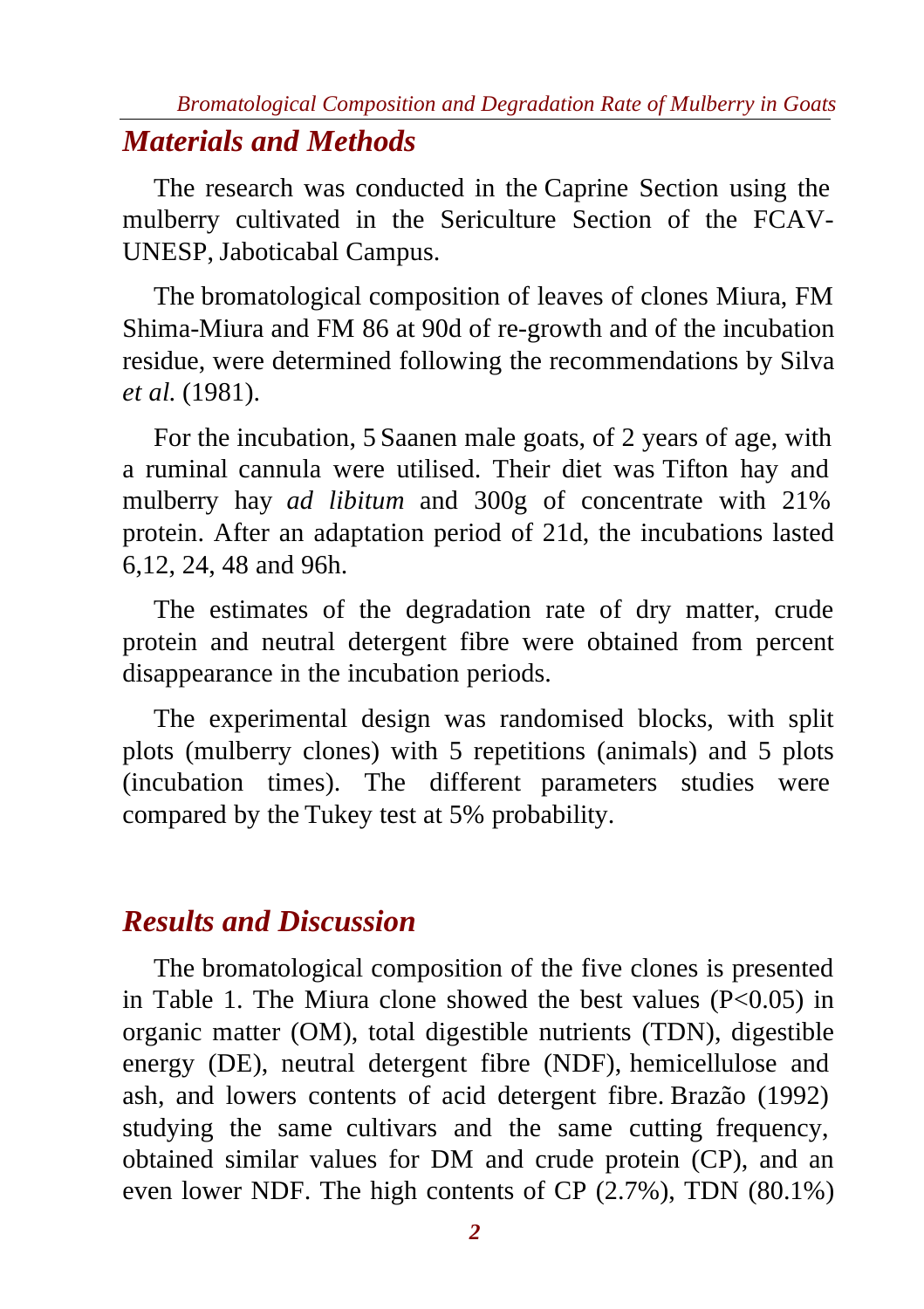*FAO Electronic Conference on MULBERRY FOR ANIMAL PRODUCTION (Morus1-L)*

and DE (3.53 Mcal/kg DM) found in mulberry, indicate its high nutritive value. There are few forage plants comparable to mulberry, among them alfalfa with 22% CP. However, the estimated DE values indicate an energy: protein relation of 63.8g of CP: 1Mcal of DE, which is higher than the NRC (1981) recommendation for goats, 32g of CP: 1Mcal of DE, suggest the need to conduct performance trials with mulberry in pure diets and/or like protein supplement in balanced diets.

|                                         | <b>Clones</b>     |                       |                   |  |  |  |
|-----------------------------------------|-------------------|-----------------------|-------------------|--|--|--|
| <b>Parameters</b>                       | <b>Miura</b>      | <b>FM Shima Miura</b> | <b>FM 86</b>      |  |  |  |
| Dry matter                              | 24.6a             | 25.3a                 | 24.5a             |  |  |  |
| Organic matter                          | 90.9a             | 89.8b                 | 90.0 <sub>b</sub> |  |  |  |
| Crude Protein (CP)                      | 23.6a             | 22.7a                 | 21.7a             |  |  |  |
| <b>Ether Extract</b>                    | 2.1a              | 2.1a                  | 2.1a              |  |  |  |
| Total Digestible Nutrients <sup>1</sup> | 82.9a             | 77.8b                 | 79.5b             |  |  |  |
| Digestible Energy <sup>2</sup>          | 3.6a              | 3.5 <sub>b</sub>      | 3.5 <sub>b</sub>  |  |  |  |
| Neutral Detergent Fibre (NDF)           | 39.3 <sub>b</sub> | 36.6 <sub>b</sub>     | 30.2a             |  |  |  |
| <b>Acid Detergent Fibre</b>             | 17.2a             | 21.7b                 | 20.2 <sub>b</sub> |  |  |  |
| Hemicellulose                           | 22.0a             | 14.9b                 | 11.0c             |  |  |  |
| NDF-nitrogen (%CP)                      | 18.8a             | 19.6a                 | 17.7 <sub>b</sub> |  |  |  |
| ADF-nitrogen (%PB)                      | 5.8a              | 5.1a                  | 4.6a              |  |  |  |
| Ash                                     | 9.1 <sub>b</sub>  | 10.2a                 | 10.0a             |  |  |  |

**Table 1.** Bromatological composition of the clones on a dry matter (DM) basis.

Values in the same line with the same letter do not differ by the Tukey test  $(P < 0.05)$ <sup>1</sup>Calculated from TDN = 102.56 – (%ADF x 1,40), proposed by Raffler and Sotter (1975), cited by NRC (1989)

<sup>2</sup>(Mcal/ kg DM); calculated from 1 kg TDN = 4.409Mcal DE

From the degradation results, it can be observed that the maximum degradation potential was reached at 48h of incubation. There were no statistical differences ( $P > 0.05$ ) in DM degradation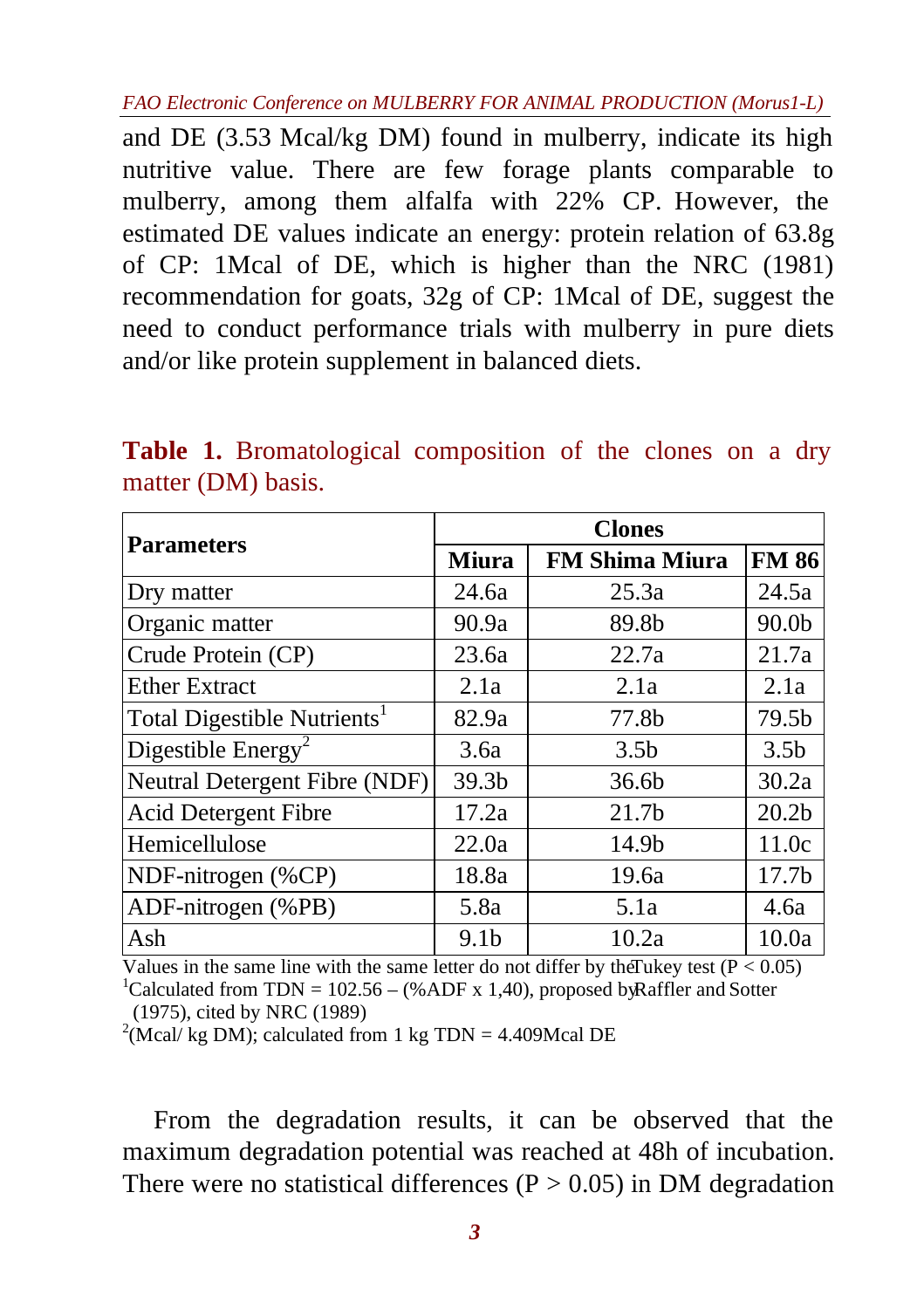*Bromatological Composition and Degradation Rate of Mulberry in Goats*

among the clones (Table 2). All of them showed high degradation rates, which indicates the great potential of mulberry with a higher degradation rate within the first hours (6-12h), followed by a stabilising phase, reaching, after 48h, a degradation of 93%. There were no differences either ( $P > 0.05$ ) in CP degradation among clones, reaching a mean degradation of 96.8% after 48h. Only in NDF degradation there statistical differences ( $P < 0.05$ ) among clones, being superior the clone Miura which contains less NDF, inversely related to feed digestibility.

The superior qualities of the Miura clone for the studied parameters, does not mean that is the best clone. Other variables should be compared, for instance biomass yield per unit area.

|                  | <b>Clone</b>   | Incubation times(h) |      |      |      |      |  |
|------------------|----------------|---------------------|------|------|------|------|--|
| <b>Parameter</b> |                | 6                   | 12   | 24   | 48   | 96   |  |
| Dry matter       | Miura          | 52.2                | 81.7 | 91.8 | 93.3 | 91.0 |  |
|                  | FM Shima Miura | 54.8                | 78.8 | 89.1 | 93.2 | 92.1 |  |
|                  | <b>FM 86</b>   | 56.7                | 80.3 | 91.5 | 93.0 | 91.4 |  |
| Crude protein    | Miura          | 50.7                | 84.1 | 94.9 | 97.3 | 96.8 |  |
|                  | FM Shima Miura | 49.8                | 80.0 | 90.0 | 97.0 | 96.0 |  |
|                  | <b>FM 86</b>   | 50.9                | 83.1 | 94.7 | 96.2 | 96.3 |  |
| <b>FDN</b>       | Miura          | 34.2                | 71.4 | 83.8 | 86.8 | 85.2 |  |
|                  | FM Shima Miura | 27.0                | 61.6 | 76.8 | 84.9 | 82.6 |  |
|                  | <b>FM 86</b>   | 27.7                | 63.3 | 79.7 | 83.4 | 76.9 |  |

**Table 2.** Degradation rates of dry matter, crude protein and neutral detergent fibre (NDF) of the clones.

# *Conclusions*

The mulberry clones studied showed a satisfactory bromatological composition and high degradation rate in the rumen of goats. The values for CP (22.7%), TDN (80.1%) and